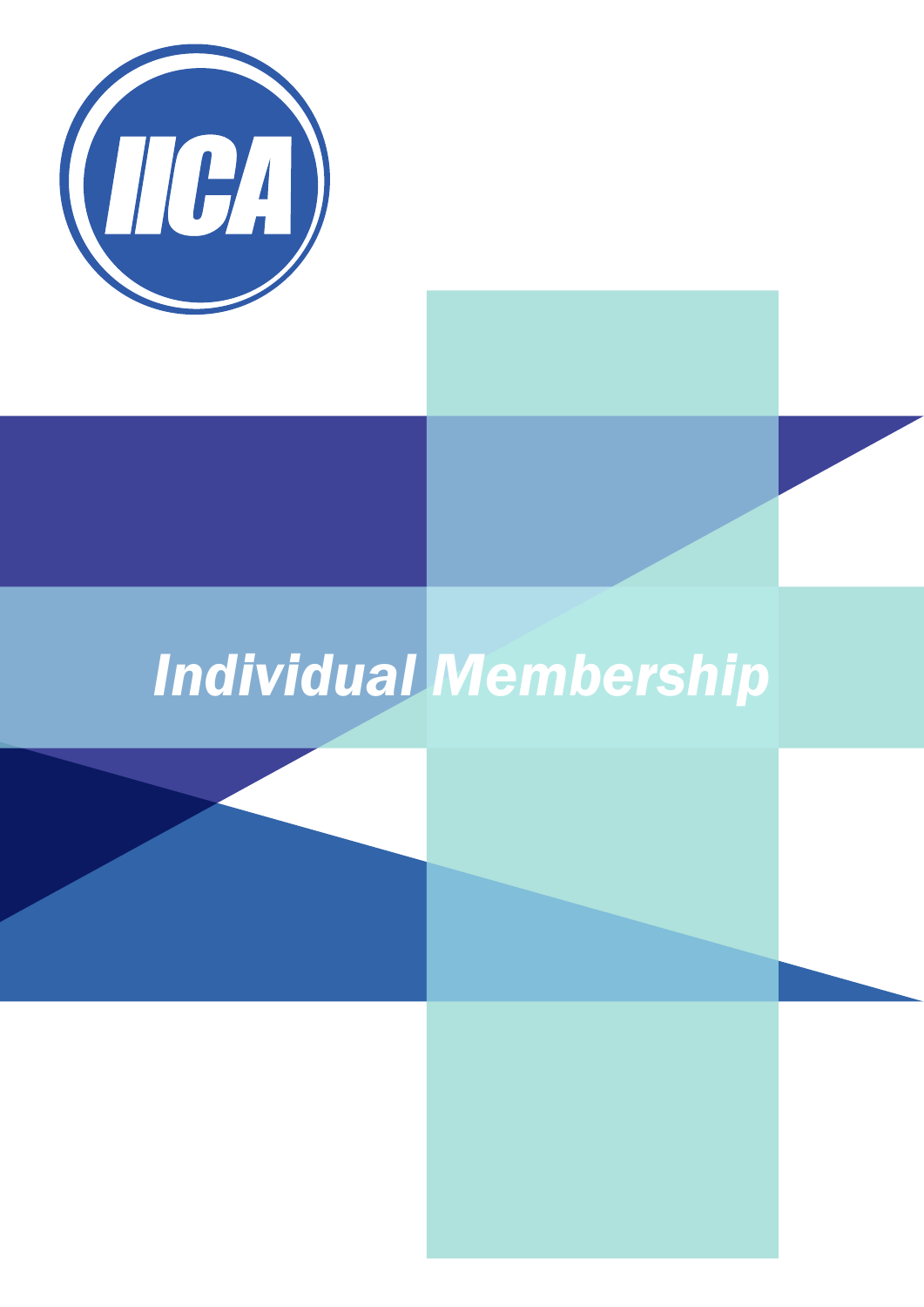# **Benchmarking • Networking • Education**

### **About the IICA:**

The IICA is a not-for-profit Institute serving the professional interest of people such as:

- Consultants
- Contractors
- End Users
- University / TAFE
- Vendors / Suppliers

IICA Members work in industries and companies engaged in such areas as:

- Aeronautical
- Defence / Military
- Automation
- Automotive Sector • Construction
- 
- **The IICA Aims to:**
	- Provide a forum for Members to enhance their knowledge
	- Further the science and practice of measurement, instrumentation and control
	- Improve the status of its Membership
	- Foster high standards for design and manufacture of instrumentation and control techniques
	- Encourage education in the theory and practice of instrumentation and control, and allied technology
	- Promote the standardisation of measuring instruments and determination of standard technology
	- Support improvements in legislations affecting the practice of instrumentation and control

# **Practical Benefits of Individual Membership:**

The IICA seeks to INFLUENCE, ADVOCATE and FOCUS on:

# *Benchmarking*

Advocate enhanced IC&A input into tertiary courses Influence Government legislation Raise professionalism in our industry sectors Act as the voice for Australian Standards

# *Networking*

Promote career enhancement opportunities Enhance peer communication

# *Education*

Foster on-going professional development Monitor future trends Add value to education's knowledge base



The above areas of practical influence will help raise the professionalism, standing and visibility within the broader community of Individual Members of the IICA.

**Note:** No formal qualifications are required to become a Member. If you have a professional interest in any area of instrumentation, control or automation, you can join.

- Education
- Energy
- Manufacturing and Mining
- 
- Oil and Gas
- Water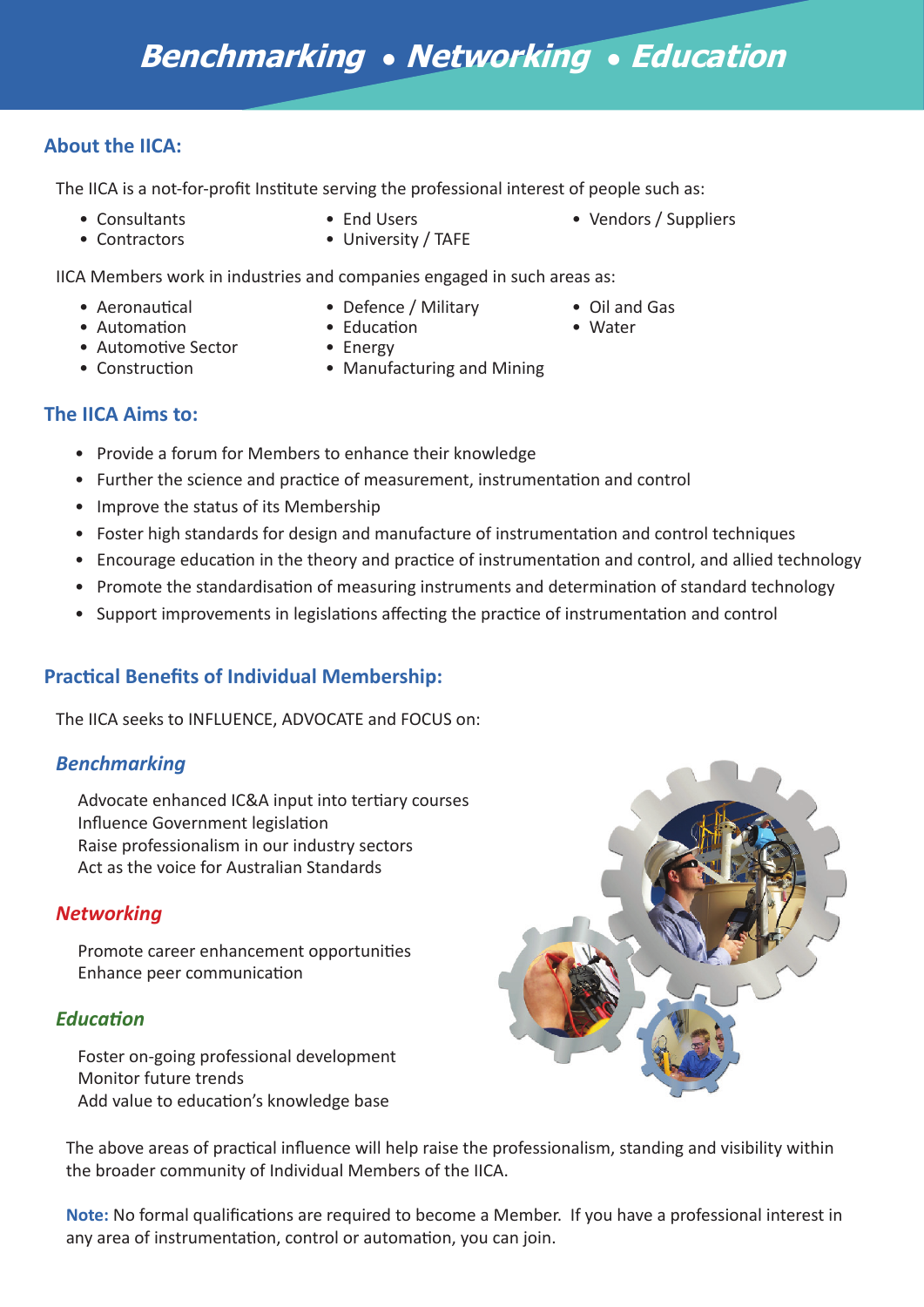#### **IICA Events and Training:**

#### *Technology Expos*

IICA Technology Expos are well known across Australia, as they bring suppliers and providers of services in a variety of locations across the country. They provide attendees with information of the latest products and services as well as opportunity to see live demonstrations and to meet and talk with the many exhibitors that participate.

#### *Technical Nights and Site Visits*

IICA has a wide range of experienced presenters from both Australia and overseas, that do technical presentations for IICA Members. Site visits are also held at various locations which give IICA Members tours through sites not normally available to the public.

#### *Seminars*

The Seminars that the IICA offer are put together nationally and provide learning, insights, exploration and discovery about many professionally relevant topics from acknowledged industry experts in differing aspects of broad areas of instrumentation, control systems and automation.

#### *Functional Safety Instrumented Systems course*

Developed by IICA for Automation and Control Professionals and Risk Engineers, the IICA Functional Safety Instrumented Systems course conforms with the latest editions of AS IEC61511 and AS IEC61508. Successful completion of the exam at the end of this course is one of the requirements for certification by TÜV as FS Engineer (TÜV Rheinland).

This course is vendor neutral with totally new course material. Modern interactive training using presentation, case studies, discussion and video demonstration. Structured around the IEC 61511 functional safety lifecycle, emphasising what YOU have to do to comply.

#### *Professional Development / Training*

The IICA offers a wide range of one day and other short courses on topics that cover many areas that are of relevance to Members and others. Currently the majority of courses are offered under licence from the ISA and all are conducted with ISA approved instructors. Other courses are offered in conjunction with local training providers. IICA courses may be deemed eligible for counting towards the Professional Development requirements of Engineers Australia.

# *Interested in Membership for your Company?*

Request the brochure and application form for the IICA Corporate Industry Partner (CIP) Membership **admin@iica.org.au** or download from **www.iica.org.au**

PO Box 332 Mentone Vic 3194 admin@iica.org.au Tel 1300 781 715 (landline only) or 03 9036 0166 www.iica.org.au Institute of Instrumentation, Control & Automation Aust Inc